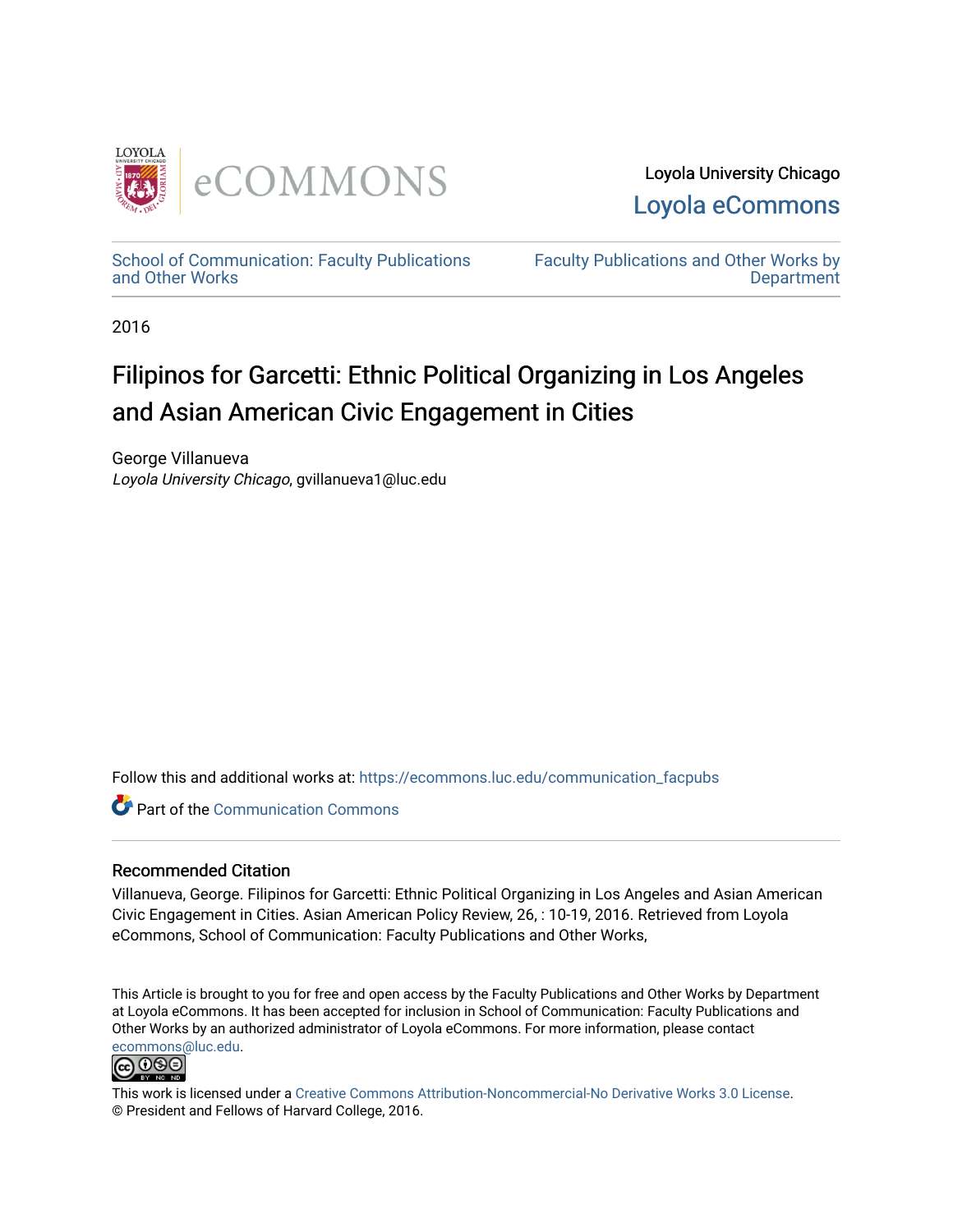## **FILIPINOS FOR GARCETTI: ETHNIC POLITICAL ORGANIZING IN LOS ANGELES AND ASIAN AMERICAN CIVIC ENGAGEMENT IN CITIES**

GEORGE VILLANUEVA

## INTRODUCTION

 $\rm A$ sian Pacific Islanders have been<br>didentified by the US Census Bureau as the fastest growing racial population in the United States in this decade. Despite this demographic explosion, little research has been done on the disaggregation of Asian American ethnicities and their participation in electoral politics. In addition, most of the studies that do emerge focus on Asian American political participation at the state and national levels, creating a need for scholarship on how Asian American groups engage in electoral politics at the local level. This work contributes to the body of multiethnic political engagement microstudies in major cities through the examination of Filipino Americans—who now make up the largest Asian American ethnic group in the City of Los Angeles organizing of Filipinos for Garcetti. The campaign was made up of Filipino American community advocates who organized community support, fundraisers, and votes for Eric Garcetti's successful bid to become the forty-second mayor of Los Angeles.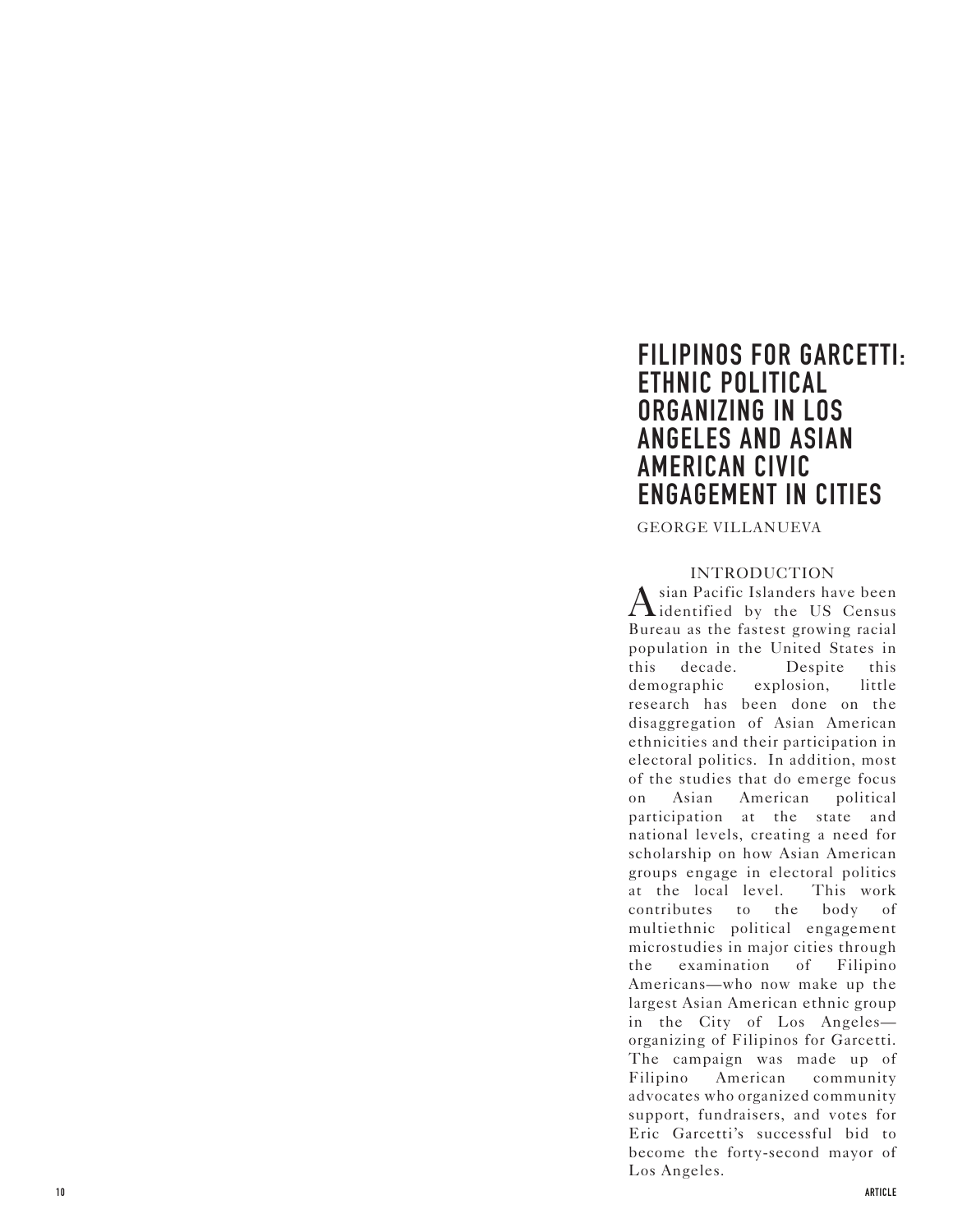Mainstream media coverage of the 2013 Los Angeles mayoral campaign focused on general campaign activities and major endorsements by elected officials, developers, established advocacy groups (e.g., unions), celebrities, and political insiders. Unsurprisingly, the critical emergence of grassroots ethnic political organizing and civic engagement—especially from newer ethnic minorities such as Asian Americans and Latinos, who together make up a majority of the city's population—was largely disregarded by the mainstream media. But the lack of media coverage did not reflect the substantial role that these groups played in the election.

Multiethnic civic engagement has generally focused on candidate outreach to ethnic groups, but studies would be incomplete without an examination of whether ethnic groups self-organize to become collectively engaged in the political process. Asian Americans in particular cannot rest assured that their rising populations in major cities will guarantee resources from city governments and politicians. Instead, Asian American ethnic groups must continue to think about and engage in political organizing that offers pathways for civic engagement and political visibility.

Informed by 'Communication Infrastructure Theory' (CIT)—a framework that emphasizes the construction of community through local storytelling networks—I argue that Filipinos for Garcetti adds to the emerging practices of Asian American civic engagement in cities by demonstrating the critical role of ethnic-specific political organizing. Filipinos for Garcetti, with its connection to the longer history of Filipino American community organizing, activated local Filipino storytelling networks for civic engagement by advocating for resources from Mayor Garcetti before, during, and after the mayoral campaign.

In addition to academic sources, this article is informed by the author's own participation and observation of Filipino American community activism and LA city politics during his years as a Council District 13 field deputy, Filipino American advocate, and doctoral student at the University of Southern California. From 2001 to 2003, the author served as the first Filipino American field deputy for Councilmember Garcetti and was assigned to the Temple Beverly corridor, later officially named Historic Filipinotown. The author, along with two other Filipino Americans on Councilmember Garcetti's staff, maintained critical relationships and advocated within government in the interest of the Filipino American community during the Councilmember's twelve-year tenure.

This analysis of the political ethnic organizing by Filipinos for Garcetti yields three significant implications for Asian American civic engagement in cities: (1) it shows how newer ethnic immigrant storytelling networks in cities must be activated by members of that storytelling network for the purposes of civic engagement, (2) it highlights the emergence of 'new minority politics,' which expands the traditional Black-White paradigm and explains why candidates must pay attention to Asian American integration into local electoral politics, and (3) it demonstrates the importance of political representation within city government to the process of racial formation and immigrant integration for Asian American communities.

Part I will briefly introduce the theoretical framework of CIT and recent applications of the theory. Part II will discuss the Filipino American community's history of activism and organizing in Los Angeles. Part III will explore the activation of the Filipino American community for Garcetti. Finally, Part IV will discuss some of the implications of analyzing the success of Filipinos for Garcetti through the lens of CIT.

#### **1.COMMUNICATION INFRASTRUCTURE THEORY**

Communication Infrastructure Theory is a social-ecological framework that articulates the local dynamics of urban communities by examining their communication infrastructure. According to CIT, the communication

resources of a community are constructed through two components: the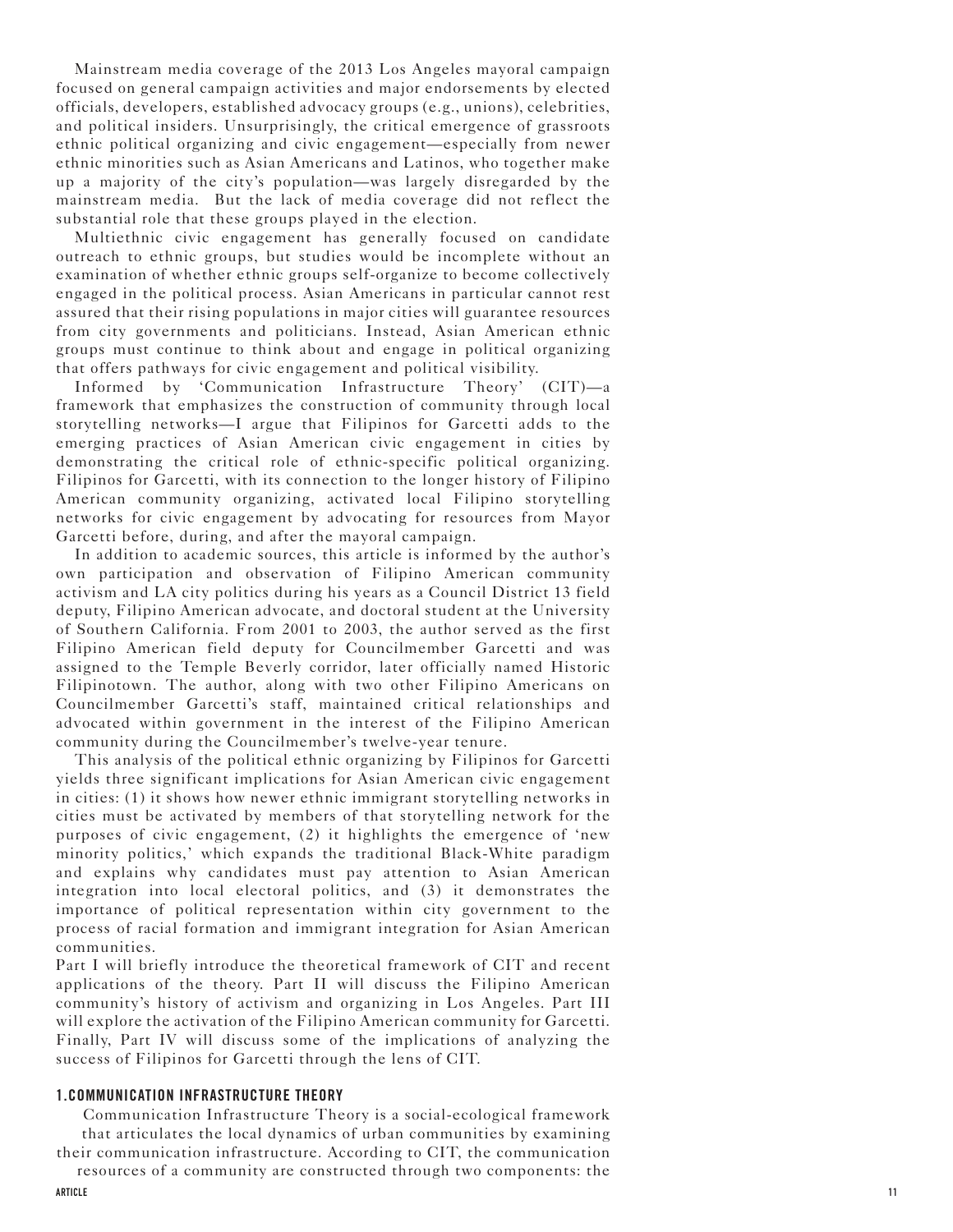Storytelling Network and the surrounding Communication Action Context. Because a community is based on its members' shared stories, it is critical to examine and invest into resources that facilitate these connections.

The first component is the 'Storytelling Network'—the network of actors within a community—which consists of three nodes: (1) residents and families, (2) community organizations, and (3) geo-ethnic media, or local media aimed at a particular ethnicity or geography. As we will discuss later, empirical research has shown that strengthening the connection and integration of these nodes is critical to increasing civic engagement and collective efficacy.

The second component is the 'Communication Action Context,' which recognizes that storytelling networks are embedded within a local environment that can facilitate or impede communication between residents. Some examples of these pieces are: quality and availability of parks or other public spaces, real and perceived public safety, quality of schools and community centers, and other environmental characteristics—all of which are dependent on the local place.

As research teams have applied the storytelling network to more engaged, community-based research, the word "activation" has emerged to indicate the benefit of moving the storytelling network toward specific advocacy goals. The CIT framework has been especially useful for those occupying a hybrid researcher-advocate role because it can be used both to inform organizing strategies and to analyze their success.

Previous CIT research has demonstrated that when a local storytelling network's nodes are strongly connected, there is a positive impact on neighborhood belonging, civic participation, and collective efficacy—three crucial elements of civic engagement in urban communities. Other scholars have used the CIT approach to local storytelling networks to both inform and analyze the launch of a hyper-the racial, cultural, and political

local news website called Alhambra representation of Asian Americans Source. This platform successfully engaged local residents from the multiethnic Chinese, Latino, and Anglo suburban city of Alhambra in Southern California to contribute community journalism to the news website.

Researchers from the USC Annenberg School of Communication and Journalism have also successfully applied the CIT framework to activate local storytelling networks in the community surrounding the university. The first, a translational website called MetaConnects shares community-based research and tools for practitioners seeking to promote social change in their local neighborhoods. The second, a community-wide project at USC called Ride South LA, brought researchers, community organizations, and local residents together to design a mobile phone engagement strategy that celebrates the neighborhood's cultural landmarks through bicycle tours while advocating for improved bicycle infrastructure.

This paper focuses on the value that CIT can add to a community practitioner-scholar's understanding of community activation in service of civic engagement in cities. For this current work, it is beneficial to use CIT as a conceptual framework that views the Filipino American community in Los Angeles as a specific storytelling network that was activated for the purposes of ethnic political organizing during the 2013 Los Angeles Mayoral campaign. As this case will illustrate, Filipino Americans have had a long history of activating their own storytelling network in Los Angeles for the purpose of community building. This longer history of selfactivation by Filipino Americans enabled the recent manifestation of the political organizing that took place in Filipinos for Garcetti.

### **2. FILIPINO AMERICAN COMMUNITY ACTIVISM FORMATIONS IN LOS ANGELES**

Filipino American community activism in Los Angeles must be situated in the broader context of

in the United States. Race scholars Michael Omi and Howard Winant see such community activism as 'racial formations,' understood as processes of "historically situated projects in which human bodies and social structures are represented and organized." Scholars have used racial formation theory to examine Asian American community identity constructions in suburban geographies such as the San Gabriel Valley, a large Asian American enclave just outside of Los Angeles. These studies reveal the significant impact of the Chinese population on the local place and how their ethnic identities shaped their negotiation of everyday life in response to the structural expectations of whiteness that dominated—and continue to dominate—the region. Racial formations are primarily executed in these studies to show the resiliency of Asian American communities as they adapt to ethnic and racial tensions that are provoked by changing demographics.

Scholars have pointed to Filipino American struggles for ethnic and political representation as a racial formation project that is structured in response to whiteness and to the history of exclusion that subjugated Filipino Americans as an invisible community. After the Immigration and Nationality Act of 1965, also known as the Hart-Cellar Act, abolished immigration quotas based on country of origin, the Filipino American community began to organize more aggressively. The Filipino American ethnic recognition movements in Los Angeles were a resulting racial formation project which disrupted structures of Whiteness and how capitalism in the United States expects to consume Asian American culture. Scholars also point to the history of mobilizing for a Filipinotown in Los Angeles in the 1970s and 1980s as a formation constructed in dialectical relationship with the expectations that Whites and the dominant capitalist culture have regarding the consumption of Asian American ethnicities in the same way that the States has consumed **12 ARTICLE**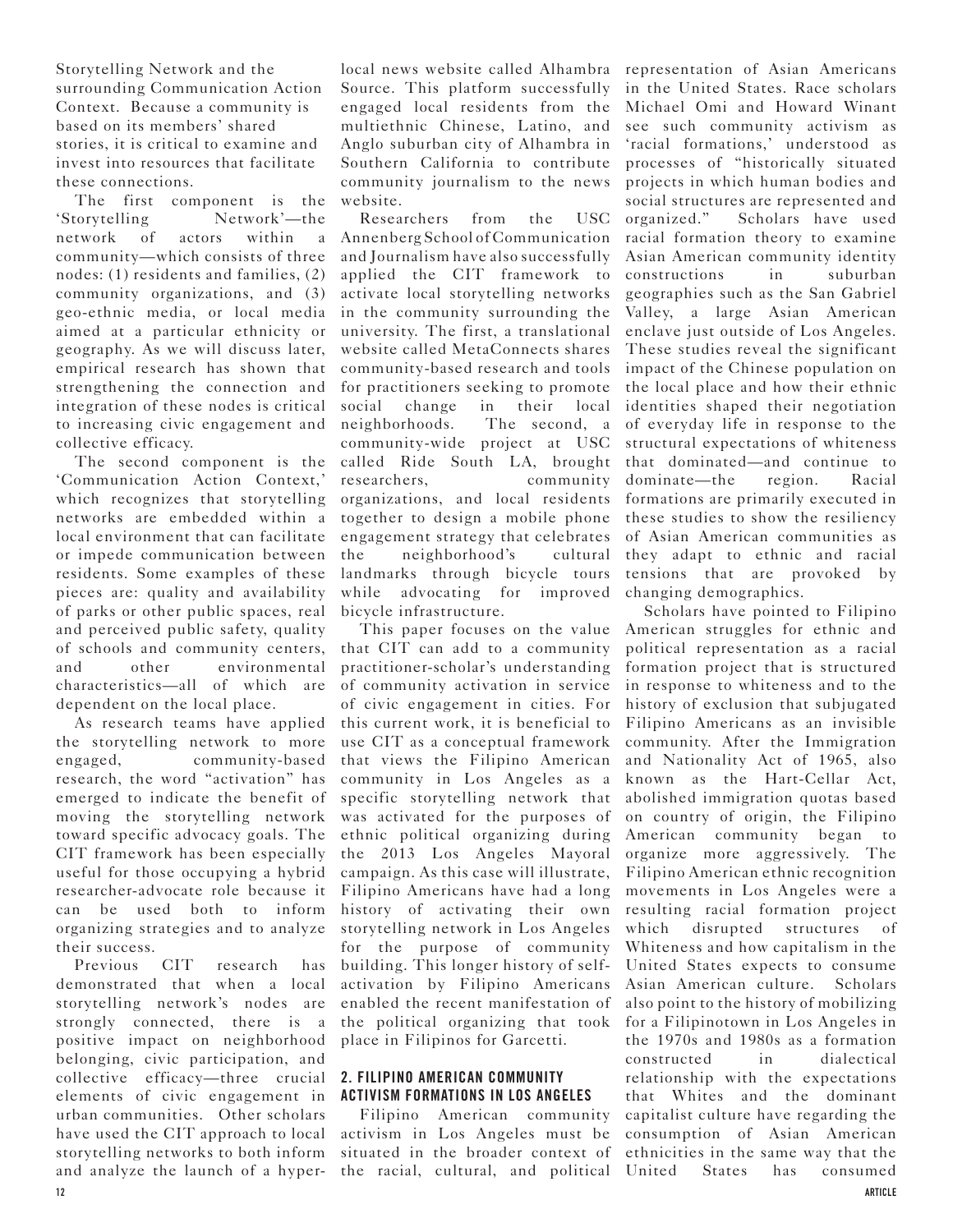Chinatowns—as the categorized place in cities to experience and to consume the ethnic other through restaurants and cultural tourism.

Filipinotown movements have taken longer to establish because they have not fit neatly into these expectations of place—even in a city like Los Angeles where Filipino Americans have historically been the secondlargest Asian American ethnic group. Instead, Filipinotown movements have been more in line with the goal of memorializing and recognizing the community's ethnic heritage. This analysis drives home the point that Filipino Americans have felt the need both to organize themselves in response to structures of White expectations and consumerism of the other, and to activate their own storytelling networks to advocate for their own political, cultural, and community interests.

The Filipino American community's activation of its own storytelling networks for community activism after the passage of the Hart-Cellar Act led to the creation of a host of Filipino American community-based organizations that have since advocated for community interests. These organizations have primarily worked out of the Temple-Beverly corridor, a locality that served as one of the original areas where Filipino immigrants settled in the 1940s after being displaced by redevelopment efforts downtown earlier in the twentieth century. Key organizations include Search to Involve Pilipino Americans (SIPA), Filipino American Service Group, Incorporated (FASGI), FilAm ARTS, and the Pilipino Workers Center (PWC). Some of these organizations have been operating since the 1970s. These organizations create robust Community Organizations nodes within the CIT framework and serve as a resource to facilitate the broader civic engagement of the Filipino American community.

For example, SIPA has been serving local Filipino families with social services for over three decades while dedicating resources to community and economic development in the Temple-Beverly corridor. FASGI has played a significant role in registering Filipino American voters, supporting Filipino American World War II Veterans, and providing transitional housing for vulnerable populations. FilAm ARTS has served as a site for Filipino cultural schooling and has organized the annual Festival of Philippine Arts and Culture since 1992. PWC has been instrumental in organizing recent immigrants and domestic workers for worker rights campaigns while also building an affordable housing development in the area to stave off gentrification. This existing storytelling network, created in large part by the work of these community-based organizations, played a pivotal role in pushing for resources for the community and maintaining a relationship with elected officials, including then-Councilmember Eric Garcetti.

#### **3. ACTIVATING THE FILIPINO AMERICAN COMMUNITY FOR GARCETTI**

Mayor Eric Garcetti was the councilmember representing the Thirteenth Council District in Los Angeles before running for mayor. Existing Filipino-American storytelling networks were first brought to Councilmember Garcetti's attention when the community was activated to push for the establishment of a Filipinotown city designation for the Temple-Beverly corridor, which was located in the Thirteenth Council District. The successful designation of the Temple-Beverly corridor as Historic Filipinotown did not come until August 2002, when then-Councilmember Garcetti worked with Filipino-American community activists to hold a community consultation process and introduce legislation a year after his election. The 'Historic' label was intended to recognize the area as both the original gateway and the current locality for Filipino immigrant settlement, business presence, and community-based activity. A significant political relationship was formed between the Filipino American community and Garcetti through this process, and as a result, Garcetti maintained a staff position assigned to the Historic Filipinotown neighborhood throughout his tenure that was held by a rotation of three **ARTICLE 13**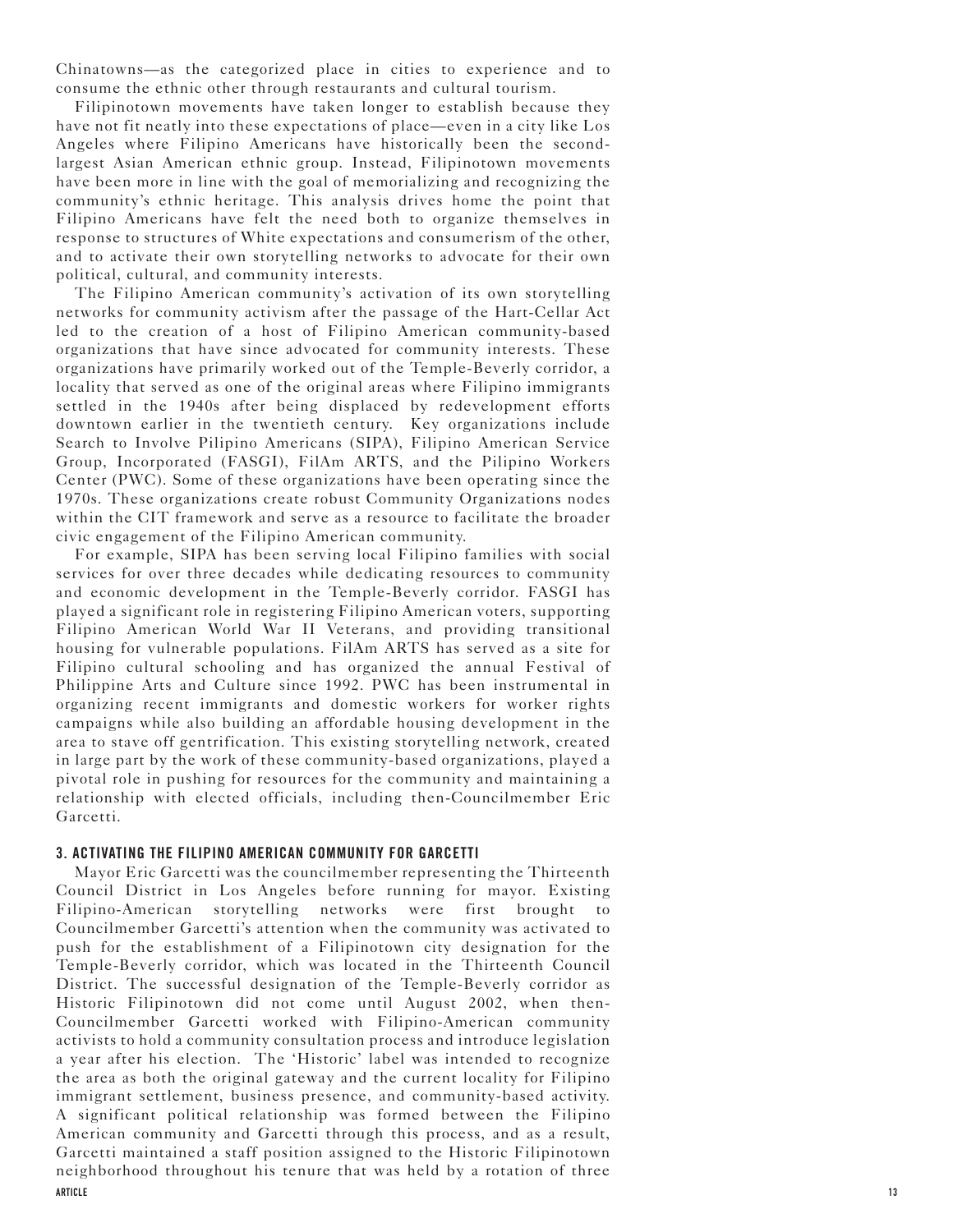Filipino Americans.

This was important because even though Councilmember Garcetti and his staff were responsible for the whole council district, the Filipino American staff members were able to bring the broader interests of Filipino Americans to light. This included endorsing and assisting with the effort to use a city park in San Pedro as the site of the annual Festival of Philippine Arts and Culture. Filipino American staff were also in a better position to learn about sources of city funding that could be made available for beautification projects in the Historic Filipinotown area. This knowledge, combined with the Filipino American staff members' interest in making resources available to the Historic Filipinotown community, helped to connect projects such as the Filipino World War II Veterans monument in Historic Filipinotown and streetscape improvements that reflected the cultural heritage of Filipinos in the neighborhood with needed financial and political support—further strengthening the area's communication action context and enabling greater community connections.

The Filipinos for Garcetti operation during the Los Angeles mayoral campaign came directly out of the previous work that then-Councilmember Garcetti's former Filipino American staff had engaged in with the Filipino American community. This group served as the lead organizers for activities leading up to the 2013 mayoral election and were intent on activating the Filipino American storytelling networks for the purpose of civic engagement. It was clear from observing years of electoral politics in Los Angeles that racial and ethnic groups did not gain power with elected officials exclusively by collectively protesting for resources outside of government; it also required participation in campaign activities that led to the election of candidates who paid attention to the interests of those organized communities that helped put these candidates in office.

With this goal in mind, Filipinos for election serves as an example of Garcetti organized two primary Asian American ethnic storytelling fundraisers attended by close to network activation and will continue one-hundred supporters each and to have the most success and which resulted in over \$25,000 in relevance if the Filipino American campaign contributions. community itself takes leadership of Additionally, the lead organizers this movement. helped to recruit Filipino Americans for phone banking and neighborhood the activation of the Filipino canvassing across the city. Lastly, American storytelling network by the lead organizers served as points Filipinos for Garcetti took shape of contact for Filipino ethnic media through various strategies that were that wanted to report on the aimed at the Filipino ethnic campaign's engagement of Filipino experience. The fundraising events Americans.

## **4. IMPLICATIONS OF FILIPINOS FOR GARCETTI**

## ACTIVATING ETHNIC STORYTELLING NETWORKS

The storytelling component of CIT is a helpful that the effort was paying attention framework to use when thinking to Filipino Americans as a collective about the activation of the various within the city instead of focusing Asian American ethnic communities on specific individuals. that now call cities in the United States home. Politically, Filipinos for Garcetti demonstrates the activation of a campaign phone banking that Filipino ethnic storytelling network targeted Filipino households. Even by Filipino American organizers and though many Filipino Americans participants in pursuit of a goal of speak English due to the history of civic engagement during the 2013 American colonialism in the mayoral campaign. It also illustrates Philippines, Filipinos who spoke that organizing ethnic groups to Tagalog were more likely to feel participate in local electoral politics comfortable communicating about will require ethnic-specific the campaign with callers who strategies led by organizers of the possessed similar language and same heritage who come from the cultural community.

We have seen this phenomenon of storytelling network argue that speaking Tagalog is a activation by ethnic and racial form of resistance to American members of particular communities colonization, and that Filipino in the history of Black Power diasporas will exert Tagalog as an movements in the 1960s, and more expression of power over their own recently in the Black Lives Matter everyday lives outside of their organizing taking place across the homeland. nation. Black Lives Matter organizers overtly address the activated by organizers of Filipinos significance of Black community for Garcetti augmented general members organizing their campaign movements for their own advocacy traditional voter outreach that did interests—coalescing in large part not effectively reach the greater around the stories of racial tension potential voters of Filipino heritage, and police brutality in their own like television ads and English communities and across the country. language materials. An ethnic Filipino community activism both storytelling network approach

It is important to highlight that that carried the Filipinos for Garcetti name were particularly useful because they distinguished themselves from traditional fundraisers named after the general campaign or sponsored by specific individual hosts. The ethnicitynetwork specific campaign moniker signified

Supporters who spoke Tagalog, the primary Filipino dialect, were case also recruited to participate in capabilities. This observation underscores the findings same of Philippine studies scholars who

before and after the 2013 mayoral encourages city electoral campaign These ethnic-specific strategies activities that used **14 ARTICLE**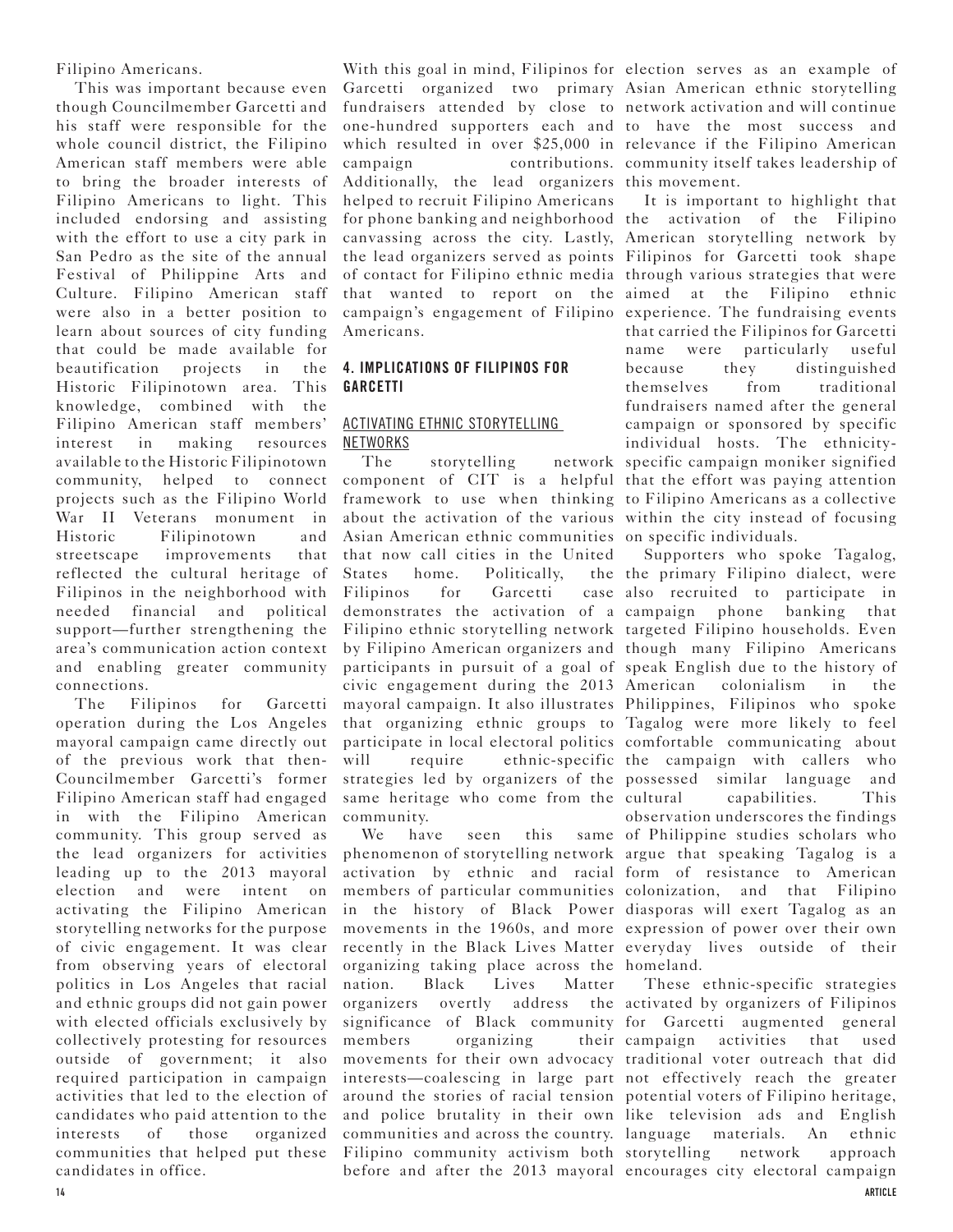practitioners to consider the different ethnic language and cultural contexts that may need to be considered in order to produce better civic engagement outcomes among the diverse Asian American communities in cities. Shifting Demographics and New Minority Politics

Along with the burgeoning Latino populations across the nation, major cities are faced with constituent politics that are vastly different from the racial and ethnic makeup of the previous century. Indeed, Aoki and Nakanishi contend that the demographic rise of Asian Americans and Latinos constitute "new minority politics" that transcend the historical Black-White dichotomy that dominated electoral politics of the past. This is particularly the case with major cities like Los Angeles, whose ethnic diversity requires new multiethnic strategies for civic engagement. Demographers project that in Los Angeles, the Asian American and Latino populations will continue to increase through 2030 while white and Black populations decrease. From 2000 to 2010, the Asian Pacific Islander population in the City of Los Angeles has seen a 20 percent increase. In the City of Los Angeles, Filipinos are the largest Asian American ethnic group (See Table 1).

#### Table 1

| <b>Ethnic Group</b> | <b>Total Population</b> |
|---------------------|-------------------------|
| Filipino            | 122787                  |
| Korean              | 108282                  |
| Chinese             | 61950                   |
| Japanese            | 32619                   |
| Indian              | 32996                   |
| Vietnamese          | 19969                   |
| Thai                | 12349                   |
| Taiwanese           | 4559                    |
| Cambodian           | 3446                    |

#### 2010 Asian American Population in the City of Los Angeles

#### Source: 2010 US Census, City of Los Angeles Office of Immigrant Affairs

From a numbers perspective it makes political sense for politicians and city governments to engage Filipinos as part of this landscape of the "new minority politics." Yet, as political scientists point out, the increasing number of Asian Americans does not translate into political participation. Furthermore, one cannot assume that politicians will automatically pay attention to new ethnic minority groups when efficient and successful political campaigns depend on targeting those constituencies, such as White and Black voting blocs, that are already engaged. Therefore, it was critical for Filipino Americans to take it upon themselves to organize their own community storytelling networks toward a goal of political recognition and presence.

**ARTICLE** The reality of a "new minority politics" surfaced in Los Angeles in 2015 when, for only the second time in Los Angeles' history, an Asian American was elected into the City Council. When Councilmember David Ryu, a Korean American, won his hotly contested City Council seat, he took political organizing and Asian American civic engagement to a new level by showing the promise that Asian American ethnic groups are not limited to political organizing, but are also able to make up the face of elected officials in major cities like Los Angeles. Even though a broad multiethnic coalition brought him to office, he was backed by substantial Asian American financial support and votes from the Koreatown neighborhood that is partially located within his district. The coalescing of storytelling networks around a candidate that showed clear interest in ethnic-specific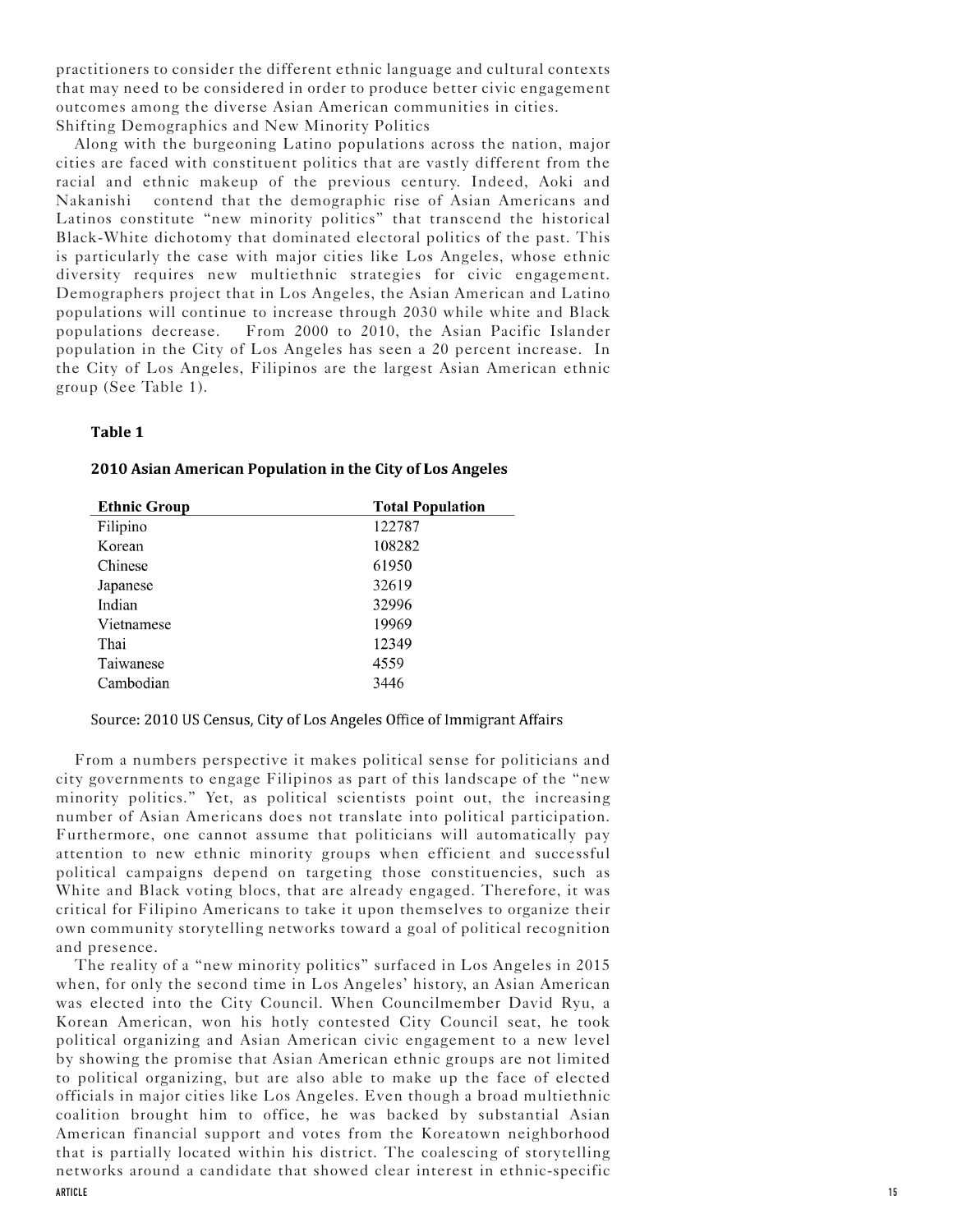communities throughout their career paralleled much of what occurred in the organizing for Filipinos for Garcetti.

## POLITICAL REPRESENTATION MATTERS

As the lead organizers for Filipinos for Garcetti learned from their past positions within Councilmember Garcetti's office, representation on staff and on city commissions provides political visibility and access for communities in the city. Even though the race and ethnicity of government representatives do not necessarily translate into ethnic minorities receiving attention within electoral politics, this ethnic consubstantiality does indicate to newer ethnic minorities that efforts are being made to increase their belonging in the city. Consubstantiality is defined by noted communication scholar Kenneth Burke as "a practice-related concept based on stylistic identifications and symbolic structures, which persuade and produce acceptance: an acting-together within, and defined by, a common context." Consubstantiality with ethnic communities is aligned with the canons of communication scholarship on civic engagement, as scholars like Burke have long established the significance of consubstantiality as a strategy for political rhetors, governments, and media to establish identification with their audiences or constituencies.

As an example, one of the major Filipino American newspapers, Asian Journal, covered the city council confirmations of several Filipino Americans who were appointed to various citywide commissions. Political representation within city government is newsworthy for Filipino American communities in Los Angeles largely because it establishes a form of ethnic consubstantiality between local government and Filipino Americans. For Asian American civic engagement on the whole, Filipino American political representation within elected official staffs and appointed commissions expands beyond the celebration of Asian American population growth; it shows that political institutions charged with public policies that govern neighborhoods can—and should be ethnically representative of shifting demographics. The activation of ethnic storytelling networks for the purpose of civic engagement is critical to the emergent multiethnic face of Los Angeles, but at the end of the day Filipinos for Garcetti as a political organizing vehicle can also be evaluated by outcomes related to political representation within city government. As Asian American scholar James Lai declares, there is a dearth of Asian American political representation at the elected official government level—both in terms of elected officials and staff—in major cities like New York, Chicago, and Los Angeles. For this reason, when it comes to political representation, it is important to study both the voting patterns of Asian American groups in multiple cycles and whether the community is making in-roads into positions within elected official staffs and related government bodies.

For the measure of political representation that ensued as a result of Filipinos for Garcetti political organizing, we can assess the Filipino American makeup of the mayor's staff and citywide citizen commissions appointed by the mayor one year after his inauguration in July 2013. One year in office is an appropriate juncture to assess representation because the mayor and his senior staff have had the necessary time to establish the administration's full staff and appoint members to the various citizen commissions that oversee citywide policies.

By the first year of Mayor Garcetti's tenure, about nine of the mayor's staff and eleven appointed citizen commissioners were Filipino Americans—roughly four percent in each category. Staff positions held by Filipino Americans included important posts in External Affairs and the newly-opened Immigrant Affairs Office; Filipino Americans were also appointed to significant commissions including Area Planning, Building and Safety, Transportation, Affordable Housing, and Municipal Elections. With the Filipino American community making up roughly four percent of the 3.8 million residents of the City of Los Angeles, the mayor's appointments roughly reflect the city's demographics for the Filipino American community. More importantly, the seniority and significance of these roles provides insight and access for the Filipino American community's storytelling networks to continue to mobilize themselves toward greater civic engagement.

### **CONCLUSION**

Filipinos are the largest Asian American ethnic group in the City of Los Angeles, and while this alone warrants that city elected officials pay attention to the concerns of Filipino Americans, it should not be assumed that elected officials will account for the community automatically. Instead, Filipino Americans will need to organize around their community interests and engage political institutions to ensure that city resources are distributed to the neighborhoods in which they live and work. From the perspective of Communication Infrastructure Theory, this article demonstrates the long history of Filipino Americans activation of their own storytelling networks for community building and, subsequently, for civic engagement that led to the political organizing of Filipinos for Garcetti during the most recent mayoral campaign. Moreover, this case takes seriously the emergent "new minority politics" landscape in the country and illustrates an on-the-ground account of a racial formation project focused on Filipino Americans building relationships with existing political institutions. To underscore an earlier point, Filipino Americans, like other ethnic groups of the past, are active citizens willing to productively contribute to public life; they have not stood on the sidelines when it comes to political representation in cities.

Asian American ethnic groups should activate their own storytelling networks and turn the discourse **16 ARTICLE**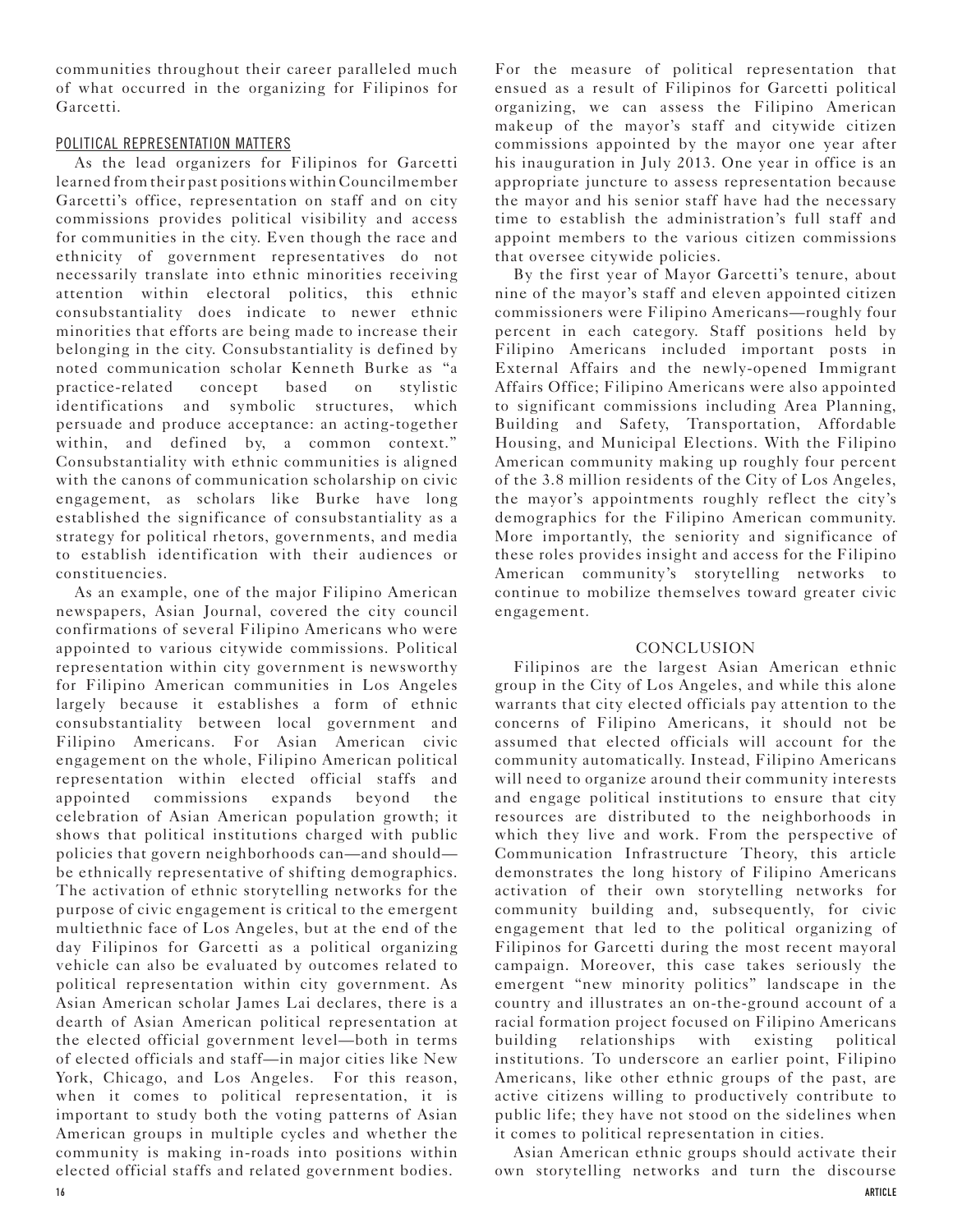circulated by residents, community organizations, and ethnic media toward issues of civic engagement that will lead to political organizing that advocates for greater resources from city governments for their communities. This investment into pieces of the Communication Action Context will ensure that the communities are better able to self-organize in the future. Asian Americans will continue to make up the fastest growing racial population, especially in the most populated cities of the country; yet, there is a dearth of Asian American political representation at the government level in major cities like New York, Chicago, and Los Angeles. Filipinos for Garcetti shows that there is a way to bring the Asian American communities' concerns to light and to encourage their greater participation within public life.

The author would like to thank Joseph Bernardo, Ryan Carpio, and Joselyn Gaega-Rosenthal for their help in developing this article.

#### ENDNOTES

1 Elizabeth M. Hoeffel et al., "The Asian Population: 2010" (US Department of Commerce, Economics and Statistics Administration, US Census Bureau, 2012); Asian Americans Advancing Justice, "A Community of Contrasts: Asian Americans, Native Hawaiians and Pacific Islanders in Los Angeles County" (Los Angeles, CA.: Asian Americans Advancing Justice, 2013), http://advancingjustice-la.org/system/files/ CommunityofContrasts\_LACounty2013.pdf.

2 Janelle Wong, S. Karthick Ramakrishnan, Taeku Lee, and Jane Junn. Asian American Political Participation: Emerging Constituents and Their Political Identities (Russell Sage Foundation, 2011); Glenn D. Magpantay, "Asian American Political Participation in the 2008 Presidential Election," Asian American Policy Review, 18 (2009): 11–24.

3 Ibid.

4 Javier Panzar, "It's Official: Latinos Now Outnumber Whites in California," Los Angeles Times, July 8, 2015, http://www.latimes.com/ local/california/la-me-census-latinos-20150708-story.html; Kate Linthicum, "Asians to Surpass Latinos as Largest Immigrant Group in U.S., Study Finds," Los Angeles Times, September 27, 2015, http://www.latimes.com/ nation/la-na-immigration-asians-20150928-story.html.

5 Sandra J. Ball-Rokeach, Yong-Chan Kim, and Sorin Matei, "Storytelling Neighborhood: Paths to Belonging in Diverse Urban Environments," Communication Research 28, no. 4 (2001): 392–42

6 The two Filipino American staff members that followed the author were Joseph Bernardo and Ryan Carpio. Another Filipino American, Chito Tenza, was a special consultant on staff during the early years who helped with the designation of Historic Filipinotown and the creation of the neighborhood's first Chamber of Commerce.

7 Ibid.

8 Yong-Chan Kim and Sandra J. Ball-Rokeach, "Civic Engagement from a Communication Infrastructure Perspective," Communication Theory 16, no. 2 (2006): 173–97.

9 Nien-Tsu N. Chen et al., "Building a New Media Platform for Local Storytelling and Civic Engagement in Ethnically Diverse Neighborhoods," New Media & Society 14, no. 6 (September 1, 2012): 931–50.

10 Garrett M. Broad et al., "Understanding Communication Ecologies to Bridge Communication Research and Community Action," Journal of Applied Communication Research 41, no. 4 (2013): 325–45.

11 Benjamin Stokes et al., "Mobile Design as Neighborhood Acupuncture: Activating the Storytelling Networks of South L.A.," Journal of Urban Technology 22, no. 3 (2015): 55–77.

12 Michael Omi and Howard Winant, Racial Formation in the United States, Second (Routledge, 1994).

13 Leland T. Saito, Race and Politics: Asian Americans, Latinos, and **ARTICLE 17**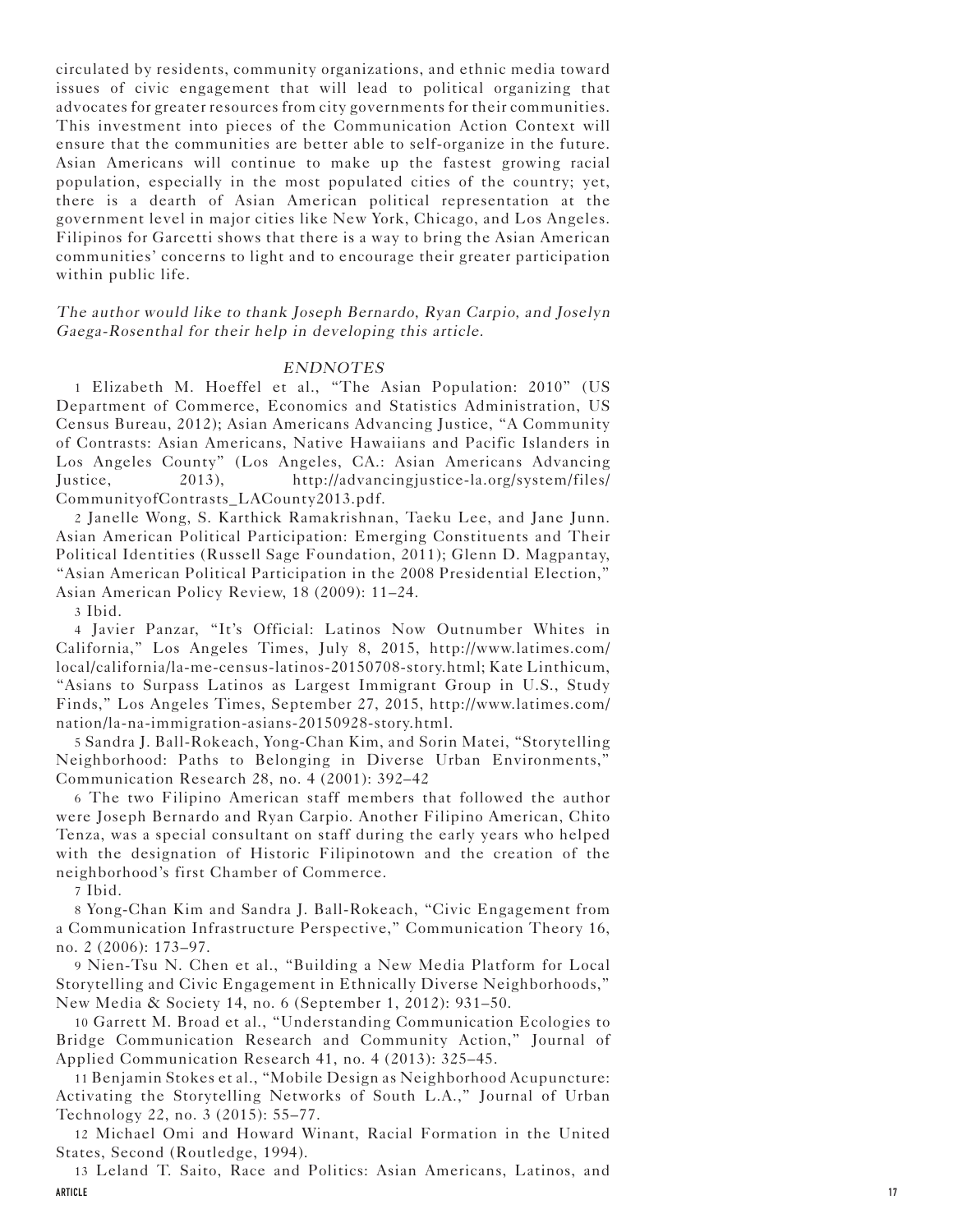Whites in a Los Angeles Suburb (University of Illinois Press, 1998); Wendy Cheng, The Changs Next Door to the Díazes: Remapping Race in Suburban California (Minneapolis: Univ Of Minnesota Press, 2013).

14 Augusto Fauni Espiritu, "The Rise and Fall of the Filipino Town Campaign in Los Angeles: A Study in Filipino American Leadership" (University of California, Los Angeles, 1992); Michelle deGuzman Magalong, "The Search for 'P-Town': Filipino American Place (s) in Los Angeles," Critical Planning, 2003, 5; Cindy I-Fen Cheng, "Identities and Places: On Writing the History of Filipinotown, Los Angeles," Journal of Asian American Studies 12, no. 1 (2009): 1–33; Joseph Bernardo, "From 'Little Brown Brothers' to 'Forgotten Asian Americans': Race, Space, and Empire in Filipino Los Angeles" (University of Washington, 2014).

15 Espiritu, "The Rise and Fall of the Filipino Town Campaign"; deGuzman Magalong, "The Search for 'P-Town'"; Cheng, "Identities and Places"; Bernardo, "From 'Little Brown Brothers' to 'Forgotten Asian Americans.'"

16 Yen Le Espiritu, Home Bound: Filipino American Lives across Cultures, Communities, and Countries (University of California Press, 2003).

17 deGuzman Magalong, "The Search for 'P-Town'"; Cheng, "Identities and Places."

18 Besides settling in the Temple-Beverly corridor that was eventually designated Historic Filipinotown, Filipinos have also settled and now have a significant presence in the Los Angeles neighborhoods of Eagle Rock and Panorama City.

19 Vicente L. Rafael, Contracting Colonialism: Translation and Christian Conversion in Tagalog Society under Early Spanish Rule (Duke University Press, 1988); E. San Juan Jr, "Inventing Vernacular Speech-Acts: Articulating Filipino Self-Determination in the United States," Socialism and Democracy 19, no. 1 (2005): 136–54.

20 Andrew L. Aoki and Don T. Nakanishi, "Asian Pacific Americans **18 ARTICLE**

and the New Minority Politics," Political Science & Politics 34, no. 03 (2001): 605–10.

21 Dowell Myers and John Pitkin, "The Generational Future of Los Angeles: Projections to 2030 and Comparisons to Recent Decades," California Demographic Futures (USC Sol Price School for Public Policy, 2013), https://www.usc.edu/ schools/price/research/ popdynamics/futures/2013\_Myers-Pitkin\_LA-Projections.pdf.

22 Asian Americans Advancing Justice, "A Community of Contrasts: Asian Americans, Native Hawaiians and Pacific Islanders in Los Angeles County."

23 Wong et al., Asian American Political Participation.

24 Laurent Dousset, "Structure and substance: combining 'classic' and 'modern' kinship studies in the Australian Western Desert." The Australian Journal of Anthropology, 18 (April 2005).

25 Kenneth Burke, "Rhetoric— Old and New," The Journal of General Education 5, no. 3 (1951): 202–9; Kenneth Burke, "The Rhetorical Situation." Communication: Ethical and Moral Issues, 1973, 263–75.

26 James S. Lai, Asian American Political Action: Suburban Transformations (Lynne Rienner Publishers, Boulder, 2011).